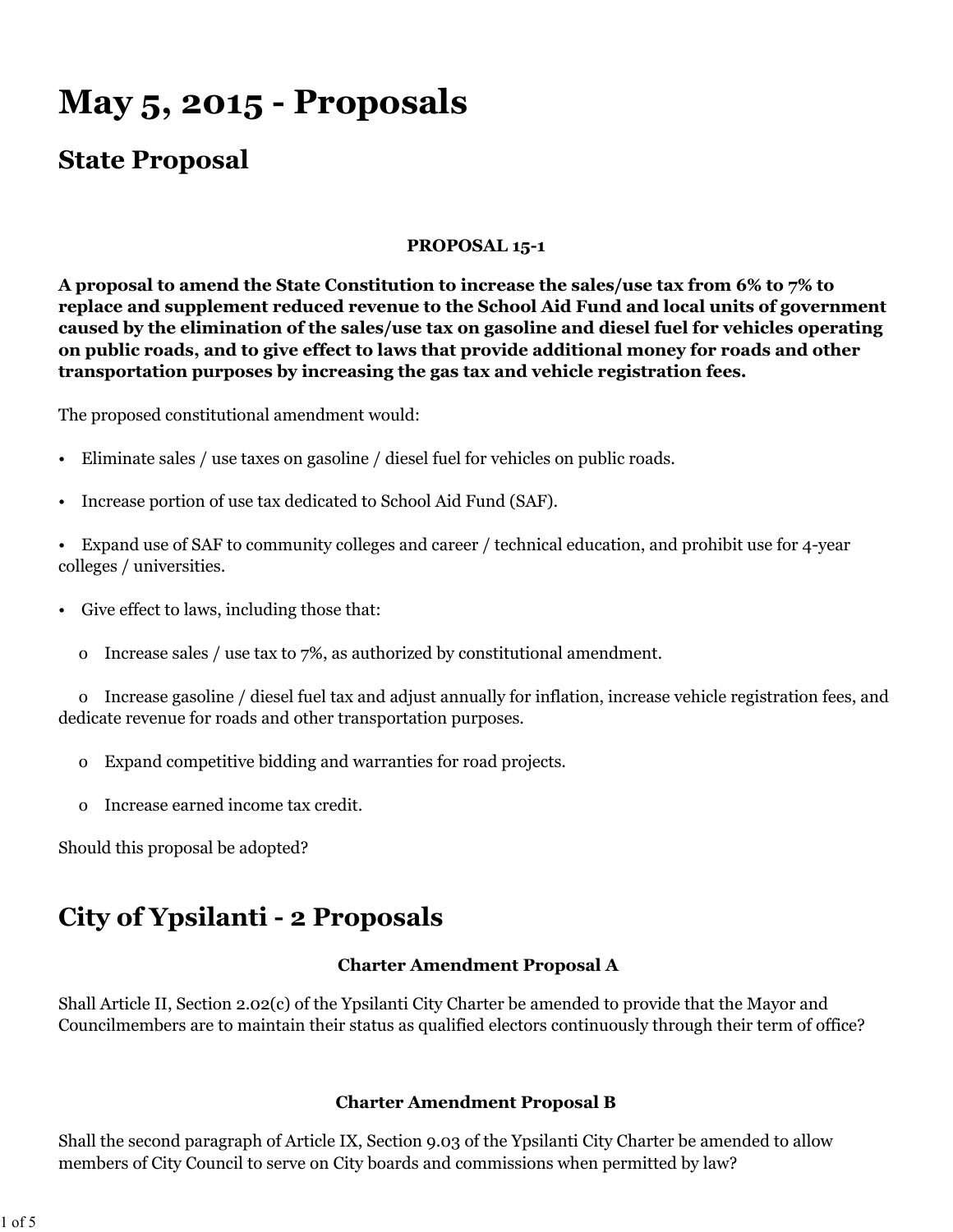## **Freedom Township - 1 Proposal**

### **Freedom Township Renewal Tax-Rate Limitation and Levy Proposal**

### **(Road Maintenance)**

Shall the expired previous voted increases in the tax limitations imposed under Article IX, Sec. 6 of the Michigan Constitution in Freedom Township, of .25 mills (\$0.25 per \$1,000 of taxable value), reduced to .25 mills (\$.25 per \$1,000 of taxable value) by the required millage rollbacks, be renewed at and increased up to the original voted .25 mills (\$0.25 per \$1,000 of taxable value) and levied for five (5) years, 2015 through 2019, inclusive, for road maintenance, raising an estimated \$23,000 in the first year the millage is levied.

Should the proposal be approved?

# **Northfield Township - 1 Proposal**

### **CONSOLIDATED POLICE PROTECTION MILLAGE PROPOSAL**

This proposal is a consolidation of the three previously approved millages. This proposal will permit the Township to fund all police protection services by authorizing a single new consolidated millage in place of three separate existing millage authorizations previously approved by the electors which expire with the 2015 levy.

Shall the limitation on the amount of taxes which may be imposed on taxable property in the Township of Northfield, County of Washtenaw, Michigan, be increased by 4.50 mills (\$4.50 per \$1,000 of taxable value) for a period of five (5) years, 2016 to 2020, inclusive, as new additional millage, for the purpose of providing funds for police protection in Northfield Township? It is estimated that 4.50 mills would raise approximately \$1,444,437.00 when first levied in 2016.

# **Public Schools of the City of Ann Arbor - 1 Proposal**

#### **BOND PROPOSAL**

Shall the Public Schools of the City of Ann Arbor, County of Washtenaw, Michigan, borrow the principal sum of not to exceed Thirty-Three Million Dollars (\$33,000,000) and issue its general obligation unlimited tax bonds for the purpose of defraying the cost of making the following improvements:

- remodeling, equipping, furnishing, reequipping and refurnishing School District buildings, including classroom furnishings, performing arts facilities and secure school entrances;
- acquiring school buses and musical instruments; and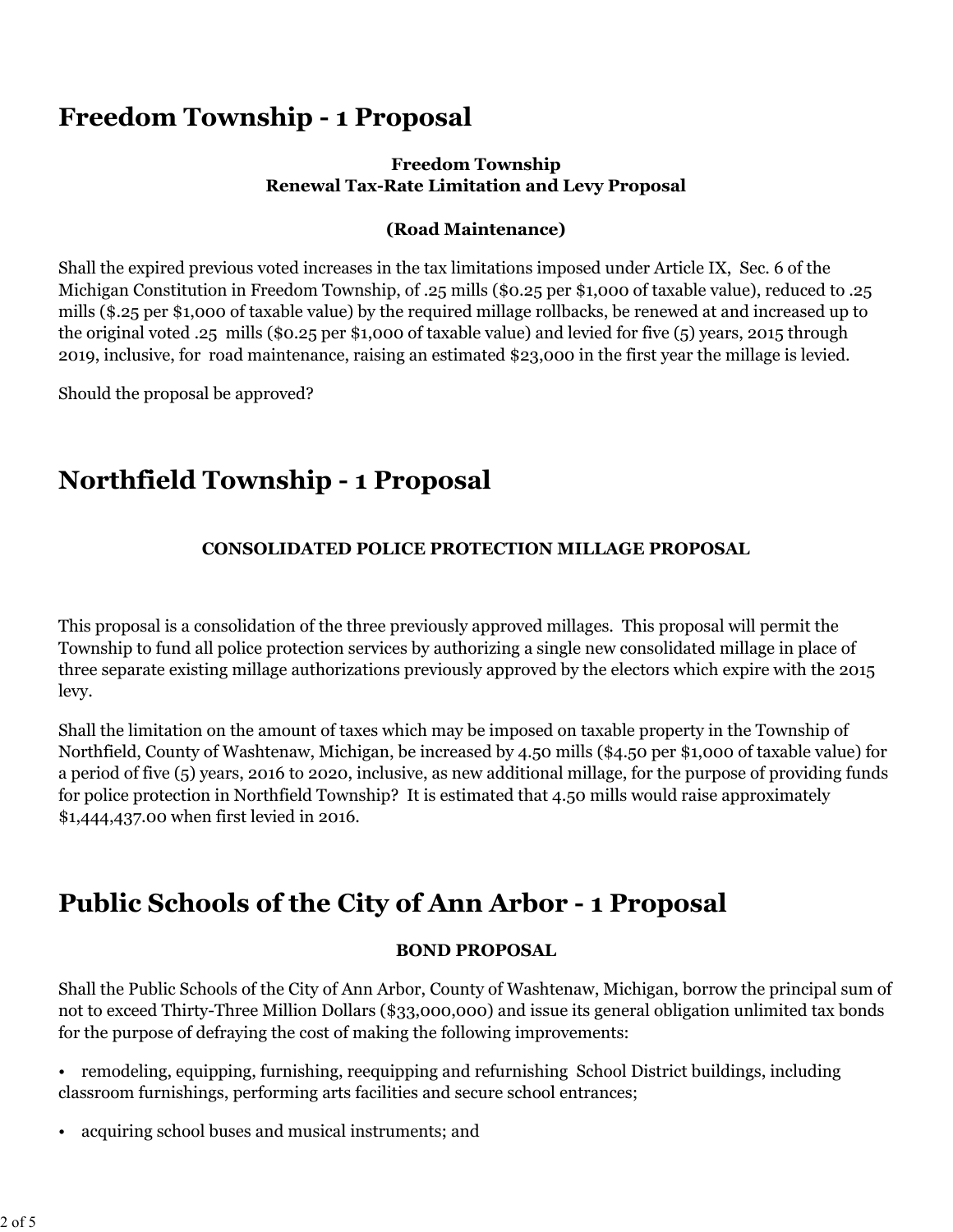• improving and developing sites, including athletic fields and structures and playgrounds, in the School District?

The debt millage levy required to retire all bonds of the School District currently outstanding and proposed by this ballot proposal is estimated to remain at or below the current 2.45 mill levy. The estimated millage to be levied in 2015 to service this issue of bonds is .13 mill (\$.13 per \$1,000 of taxable value) and the estimated simple average annual millage rate required to retire the bonds of this issue is .43 mill (\$.43 per \$1,000 of taxable value). The bonds may be issued in one or more series, payable in the case of each series in not to exceed 10 years from the date of issue of such series.

(Under state law, bond proceeds may not be used to pay teacher or administrator salaries, routine maintenance costs or other School District operating expenses.)

# **Napoleon Schools - 1 Proposal**

### OPERATING MILLAGE RENEWAL PROPOSAL

This proposal will allow the school district to levy the statutory rate of 18 mills on all property, except principal residence and other property exempted by law, required for the school district to receive its revenue per pupil foundation allowance and renews millage that will expire with the 2015 tax levy.

Shall the currently authorized millage rate limitation of 18.2390 mills (\$18.2390 on each \$1,000 of taxable valuation) on the amount of taxes which may be assessed against all property, except principal residence and other property exempted by law, in Napoleon Community Schools, Jackson and Washtenaw Counties, Michigan, be renewed for a period of 4 years, 2016 to 2019, inclusive, to provide funds for operating purposes; the estimate of the revenue the school district will collect if the millage is approved and levied in 2016 is approximately \$1,320,000 (this is a renewal of millage which will expire with the 2015 tax levy)?

# **Northville Public Schools - 1 Proposal**

### MILLAGE RENEWAL PROPOSAL BUILDING AND SITE SINKING FUND TAX LEVY

Shall the currently authorized millage rate of .9978 mill (\$.9978 on each \$1,000 of taxable valuation) which may be assessed against all property in Northville Public Schools, Wayne, Oakland and Washtenaw Counties, Michigan, be renewed for a period of 5 years, 2016 to 2020, inclusive, to continue to provide for a sinking fund for the construction or repair of school buildings and all other purposes authorized by law; the estimate of the revenue the school district will collect if the millage is approved and levied in 2016 is approximately \$2,588,047 (this is a renewal of millage which will expire with the 2015 tax levy)?

# **Pinckney Schools - 1 Proposal**

PINCKNEY COMMUNITY SCHOOLS MILLAGE PROPOSAL TO PROVIDE FUNDS TO OPERATE A SYSTEM OF PUBLIC RECREATION AND PLAYGROUNDS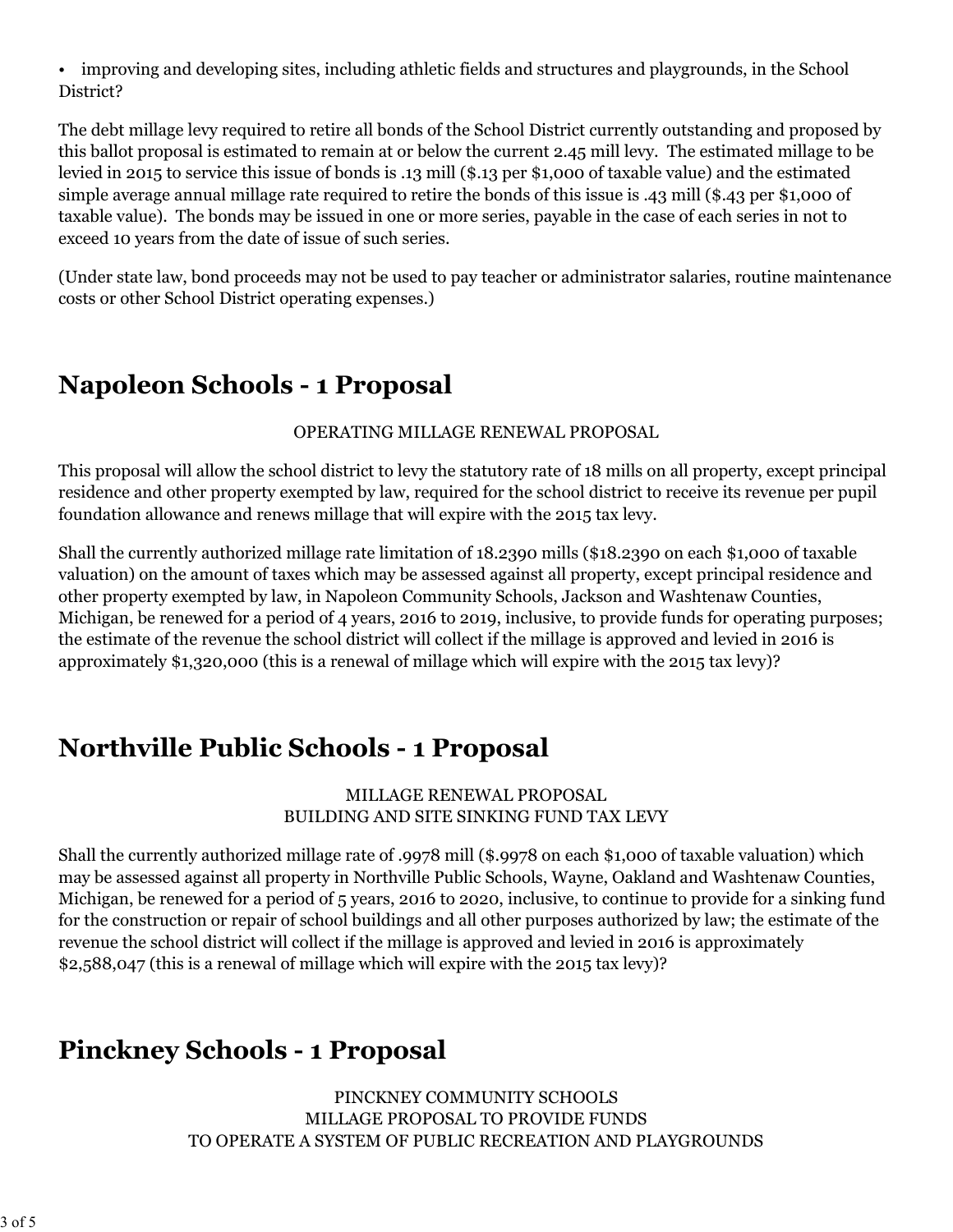Shall the limitation on the amount of taxes which may be assessed against all property in Pinckney Community Schools, Livingston and Washtenaw Counties, Michigan, be increased by and the Board of Education be authorized to levy not to exceed 0.30 mill (\$0.30 on each \$1,000.00 of taxable valuation) for a period of 5 years, 2015 to 2019, inclusive, for the purpose of providing funds for operating a system of public recreation and playgrounds; the estimate of the revenue the school district will collect for such recreation program if the millage is approved and levied in 2015 is approximately \$317,973?

## **South Lyon Community Schools - 1 Proposal**

### BONDING PROPOSAL

Shall South Lyon Community Schools, Oakland, Washtenaw and Livingston Counties, Michigan, borrow the sum of not to exceed Sixty-Four Million Four Hundred Thousand Dollars (\$64,400,000) and issue its general obligation unlimited tax bonds therefor, for the purpose of:

erecting, furnishing and equipping a new elementary school; erecting, furnishing and equipping additions to the early childhood center; remodeling, furnishing and refurnishing and equipping and re-equipping school buildings; acquiring, installing and equipping or re-equipping school buildings for instructional technology; acquiring, preparing, equipping, developing and improving athletic facilities, playgrounds, structures and sites?

The following is for informational purposes only:

The estimated millage that will be levied for the proposed bonds in 2016, is 1.12 mills (\$1.12 on each \$1,000 of taxable valuation), for a net -0- mill increase from the prior year's levy. The maximum number of years the bonds may be outstanding, exclusive of any refunding, is twenty-five (25) years. The estimated simple average annual millage anticipated to be required to retire this bond debt is 1.60 mills (\$1.60 on each \$1,000 of taxable valuation).

(Pursuant to State law, expenditure of bond proceeds must be audited, and the proceeds cannot be used for repair or maintenance costs, teacher, administrator or employee salaries, or other operating expenses.)

# **Van Buren Public Schools - 1 Proposal**

### **MILLAGE PROPOSAL BUILDING AND SITE SINKING FUND TAX LEVY**

Shall Van Buren Public Schools, Counties of Wayne and Washtenaw, State of Michigan, create a sinking fund for the purpose of construction or repair of school buildings and the improvement and development of sites and for any other purpose which may be authorized by law, and be authorized to levy not to exceed 1.13 mills (\$1.13 on each \$1,000 of taxable valuation) for a period of seven (7) years, 2016 to 2022 inclusive? This levy would renew the sinking fund levy previously authorized by the voters in 2008 for an additional seven (7) years. It is estimated that the revenue the school district will collect if the millage is approved and levied in the 2016 calendar year shall be approximately \$1,715,961 from the local taxes authorized in this proposal. A portion of the revenue collected may be subject to capture by the Van Buren Township Downtown